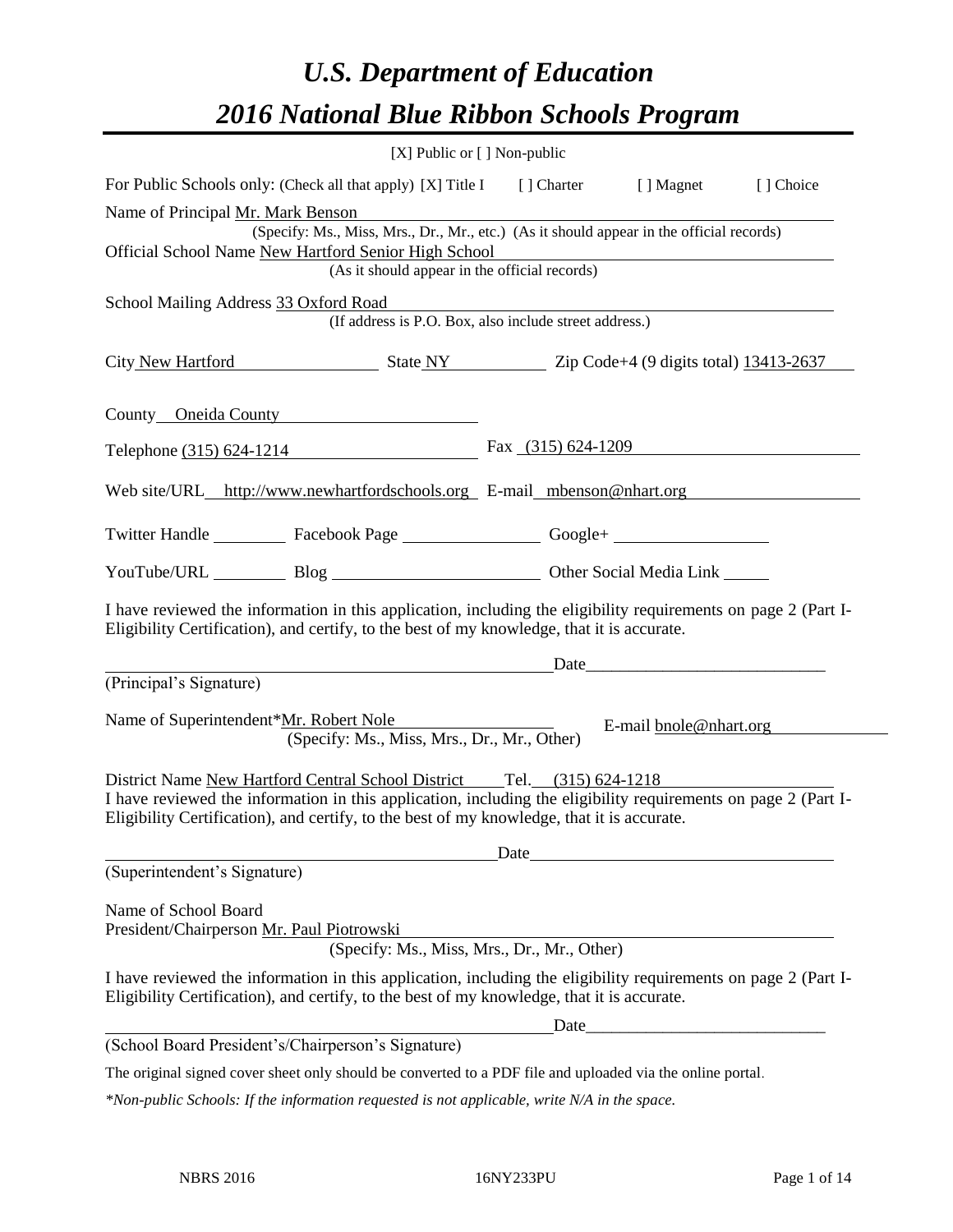The signatures on the first page of this application (cover page) certify that each of the statements below, concerning the school's eligibility and compliance with U.S. Department of Education and National Blue Ribbon Schools requirements, are true and correct.

- 1. The school configuration includes one or more of grades K-12. (Schools on the same campus with one principal, even a K-12 school, must apply as an entire school.)
- 2. The public school has met their state's accountability requirements (i.e., avoided sanctions) in participation, performance in reading (or English language arts) and mathematics, and other academic indicators (i.e., attendance rate and graduation rate) using the most recent accountability results available for the year prior to nomination.
- 3. To meet final eligibility, a public school must meet the state's accountability requirements (i.e., avoided sanctions) in participation, performance in reading (or English language arts) and mathematics, and other academic indicators (i.e., attendance rate and graduation rate) for the year in which they are nominated (2015-2016) and be certified by the state representative. Any status appeals must be resolved at least two weeks before the awards ceremony for the school to receive the award.
- 4. If the school includes grades 7 or higher, the school must have foreign language as a part of its curriculum.
- 5. The school has been in existence for five full years, that is, from at least September 2010 and each tested grade must have been part of the school for the past three years.
- 6. The nominated school has not received the National Blue Ribbon Schools award in the past five years: 2011, 2012, 2013, 2014, or 2015.
- 7. The nominated school has no history of testing irregularities, nor have charges of irregularities been brought against the school at the time of nomination. The U.S. Department of Education reserves the right to disqualify a school's application and/or rescind a school's award if irregularities are later discovered and proven by the state.
- 8. The nominated school or district is not refusing Office of Civil Rights (OCR) access to information necessary to investigate a civil rights complaint or to conduct a district-wide compliance review.
- 9. The OCR has not issued a violation letter of findings to the school district concluding that the nominated school or the district as a whole has violated one or more of the civil rights statutes. A violation letter of findings will not be considered outstanding if OCR has accepted a corrective action plan from the district to remedy the violation.
- 10. The U.S. Department of Justice does not have a pending suit alleging that the nominated school or the school district as a whole has violated one or more of the civil rights statutes or the Constitution's equal protection clause.
- 11. There are no findings of violations of the Individuals with Disabilities Education Act in a U.S. Department of Education monitoring report that apply to the school or school district in question; or if there are such findings, the state or district has corrected, or agreed to correct, the findings.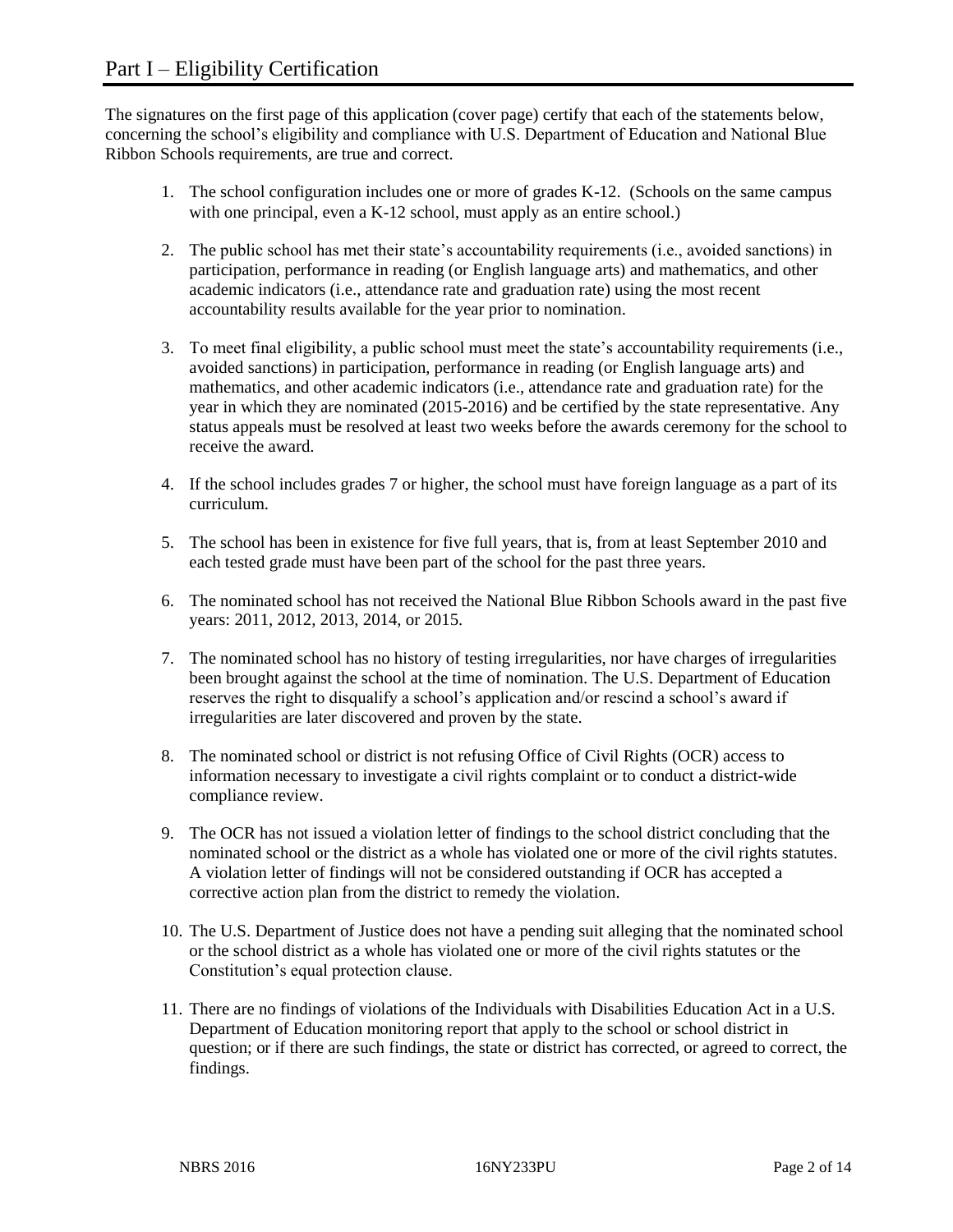## **Data should be provided for the most recent school year (2015-2016) unless otherwise stated.**

### **DISTRICT**

1. Number of schools in the district  $\frac{3}{2}$  Elementary schools (includes K-8) (per district designation):  $\frac{1 \text{ Middle/Junior high schools}}{}$ 1 High schools 0 K-12 schools

5 TOTAL

**SCHOOL** (To be completed by all schools)

- 2. Category that best describes the area where the school is located:
	- [] Urban or large central city [ ] Suburban with characteristics typical of an urban area [X] Suburban [ ] Small city or town in a rural area [ ] Rural
- 3. Number of students as of October 1, 2015 enrolled at each grade level or its equivalent in applying school:

| Grade                           | # of         | # of Females   | <b>Grade Total</b> |
|---------------------------------|--------------|----------------|--------------------|
|                                 | <b>Males</b> |                |                    |
| <b>PreK</b>                     | 0            | 0              | 0                  |
| K                               | 0            | 0              | $\mathbf{\Omega}$  |
| 1                               | 0            | 0              | $\Omega$           |
| 2                               | 0            | 0              | 0                  |
| 3                               | 0            | 0              | 0                  |
| 4                               | 0            | 0              | $\Omega$           |
| 5                               | 0            | 0              | $\Omega$           |
| 6                               | 0            | 0              | $\Omega$           |
| 7                               | 0            | 0              | $\Omega$           |
| 8                               | 0            | 0              | $\Omega$           |
| 9                               | 0            | $\overline{0}$ | 0                  |
| 10                              | 97           | 100            | 197                |
| 11                              | 121          | 95             | 216                |
| 12 or higher                    | 106          | 99             | 205                |
| <b>Total</b><br><b>Students</b> | 324          | 294            | 618                |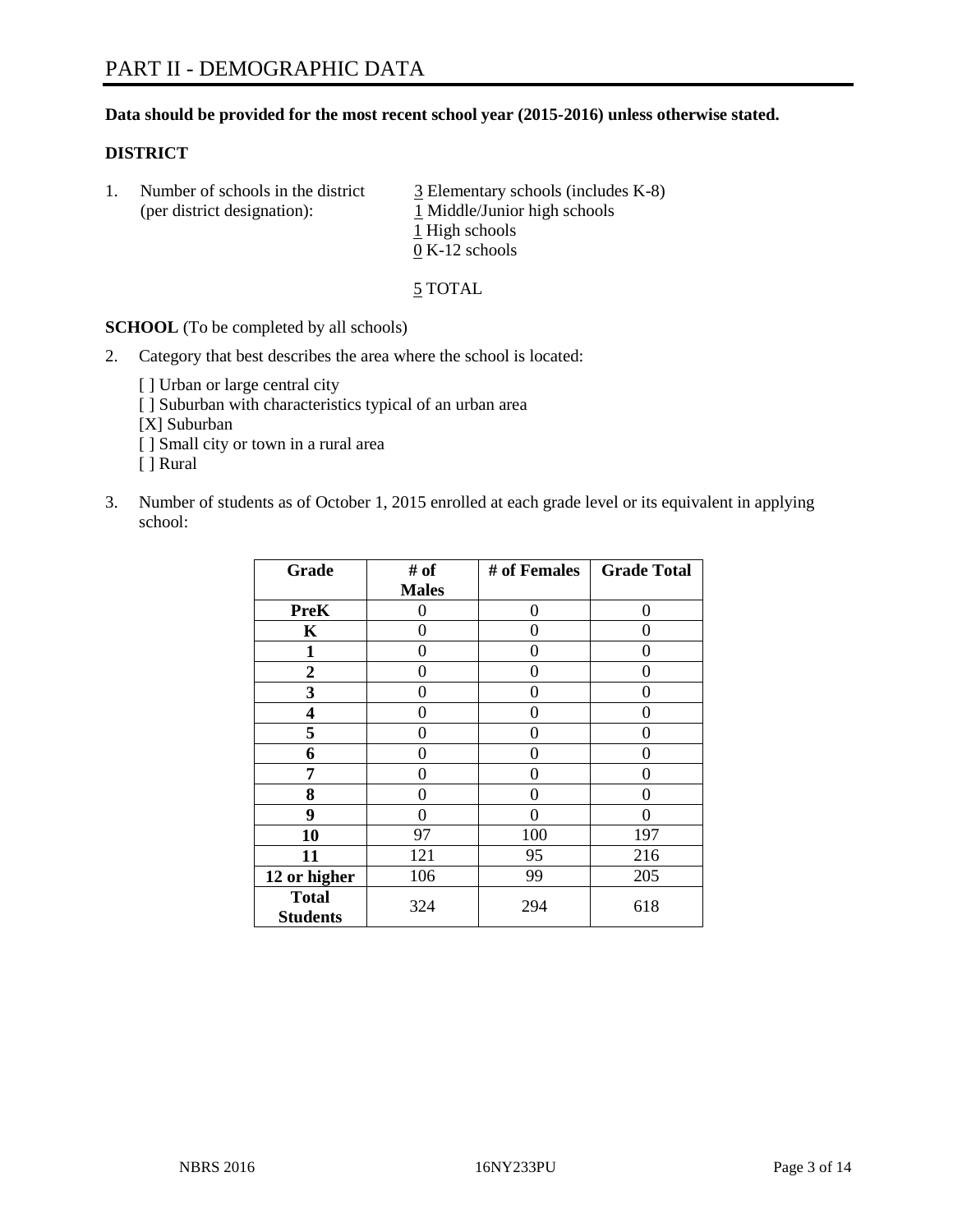- the school: 1 % Asian
- 4. Racial/ethnic composition of  $\qquad 0\%$  American Indian or Alaska Native
	-
	- 2 % Black or African American
	- 3 % Hispanic or Latino
	- 0 % Native Hawaiian or Other Pacific Islander
	- 91 % White
	- 3 % Two or more races
		- **100 % Total**

(Only these seven standard categories should be used to report the racial/ethnic composition of your school. The Final Guidance on Maintaining, Collecting, and Reporting Racial and Ethnic Data to the U.S. Department of Education published in the October 19, 2007 *Federal Register* provides definitions for each of the seven categories.)

5. Student turnover, or mobility rate, during the  $2014 - 2015$  school year:  $1\%$ 

This rate should be calculated using the grid below. The answer to (6) is the mobility rate.

| <b>Steps For Determining Mobility Rate</b>         | Answer |  |
|----------------------------------------------------|--------|--|
| $(1)$ Number of students who transferred to        |        |  |
| the school after October 1, 2014 until the         |        |  |
| end of the 2014-2015 school year                   |        |  |
| (2) Number of students who transferred             |        |  |
| <i>from</i> the school after October 1, 2014 until |        |  |
| the end of the 2014-2015 school year               |        |  |
| (3) Total of all transferred students [sum of      | 8      |  |
| rows $(1)$ and $(2)$ ]                             |        |  |
| (4) Total number of students in the school as      | 653    |  |
| of October 1, 2014                                 |        |  |
| (5) Total transferred students in row (3)          | 0.012  |  |
| divided by total students in row (4)               |        |  |
| $(6)$ Amount in row $(5)$ multiplied by 100        |        |  |

6. English Language Learners (ELL) in the school:  $0\%$ 

2 Total number ELL

Specify each non-English language represented in the school (separate languages by commas): Chinese, Spanish

- 7. Students eligible for free/reduced-priced meals: 14 % Total number students who qualify: 92
- 8. Students receiving special education services: 10 %

57 Total number of students served

Indicate below the number of students with disabilities according to conditions designated in the Individuals with Disabilities Education Act. Do not add additional conditions. It is possible that students may be classified in more than one condition.

| 3 Autism                           | $\underline{0}$ Orthopedic Impairment   |
|------------------------------------|-----------------------------------------|
| 1 Deafness                         | 20 Other Health Impaired                |
| 0 Deaf-Blindness                   | 29 Specific Learning Disability         |
| 0 Emotional Disturbance            | 2 Speech or Language Impairment         |
| $\underline{0}$ Hearing Impairment | 0 Traumatic Brain Injury                |
| 1 Mental Retardation               | 0 Visual Impairment Including Blindness |
| 1 Multiple Disabilities            | <b>0</b> Developmentally Delayed        |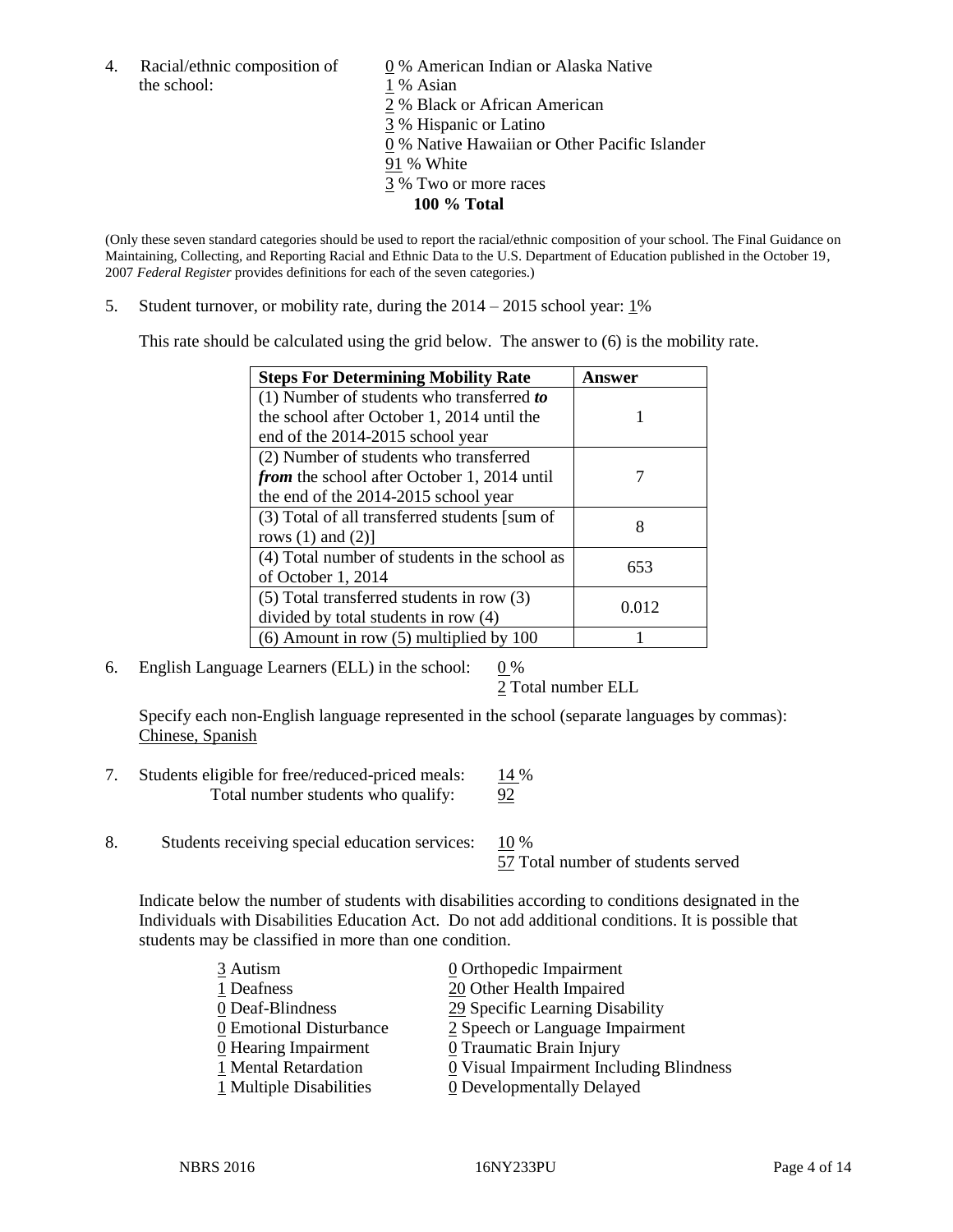- 9. Number of years the principal has been in her/his position at this school:  $1 \overline{1}$
- 10. Use Full-Time Equivalents (FTEs), rounded to nearest whole numeral, to indicate the number of school staff in each of the categories below:

|                                       | <b>Number of Staff</b> |
|---------------------------------------|------------------------|
| Administrators                        |                        |
| Classroom teachers                    | 54                     |
| Resource teachers/specialists         |                        |
| e.g., reading, math, science, special |                        |
| education, enrichment, technology,    |                        |
| art, music, physical education, etc.  |                        |
| Paraprofessionals                     |                        |
| Student support personnel             |                        |
| e.g., guidance counselors, behavior   |                        |
| interventionists, mental/physical     |                        |
| health service providers,             |                        |
| psychologists, family engagement      |                        |
| liaisons, career/college attainment   |                        |
| coaches, etc.                         |                        |

- 11. Average student-classroom teacher ratio, that is, the number of students in the school divided by the FTE of classroom teachers, e.g.,  $22:1$  11:1
- 12. Show daily student attendance rates. Only high schools need to supply yearly graduation rates.

| <b>Required Information</b> | 2014-2015 | 2013-2014 | 2012-2013 | 2011-2012 | $2010 - 201$ . |
|-----------------------------|-----------|-----------|-----------|-----------|----------------|
| Daily student attendance    | 96%       | 97%       | 97%       | 96%       | 96%            |
| High school graduation rate | 99%       | 99%       | 99%       | 96%       | 97%            |

## 13. **For high schools only, that is, schools ending in grade 12 or higher.**

Show percentages to indicate the post-secondary status of students who graduated in Spring 2015.

| <b>Post-Secondary Status</b>                  |     |
|-----------------------------------------------|-----|
| Graduating class size                         | 222 |
| Enrolled in a 4-year college or university    | 68% |
| Enrolled in a community college               | 28% |
| Enrolled in career/technical training program | 0%  |
| Found employment                              | 0%  |
| Joined the military or other public service   | 2%  |
| Other                                         | 1%  |

14. Indicate whether your school has previously received a National Blue Ribbon Schools award. Yes No X

If yes, select the year in which your school received the award.

15. In a couple of sentences, provide the school's mission or vision statement.

We will ensure a stimulating educational environment where everyone can learn, succeed and is valued. We will continually strive for excellence.

16. **For public schools only**, if the school is a magnet, charter, or choice school, explain how students are chosen to attend.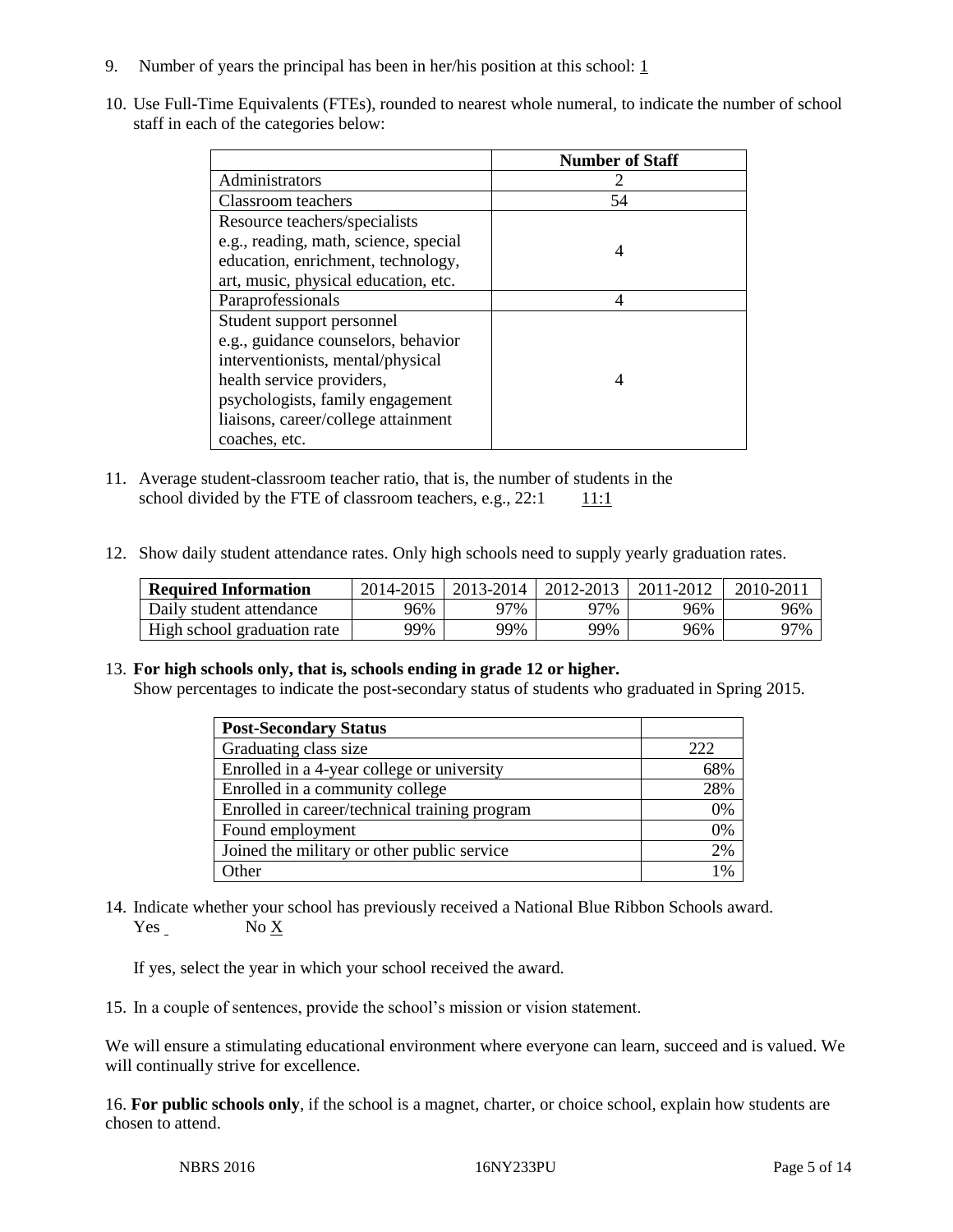# PART III – SUMMARY

New Hartford Senior High School is centrally located in a village neighborhood that preserves much of the heritage of its eighteenth century New England founders. Nestled in the Adirondack Mountain foothills in what was once the heart of the Iroquois Confederacy, the town serves as the commercial center of the Utica-Rome metropolitan area. A community of highly educated professionals call New Hartford home. Many residents are leaders in local business and industry, as well as key contributors to centers of learning with their own rich history, such as Hamilton College, Colgate University, Pratt Institute, Utica College, Mohawk Valley Community College (MVCC), and State University of New York (SUNY) Polytechnic Institute. As such, neighboring communities have come to expect continued leadership from the township, especially as the Mohawk Valley region strives to transform itself from a post-industrial hub to an innovative technology center.

Despite great economic challenges, New Hartford Senior High School continues to be a success story. Though the region has experienced a near half-century of economic decline, the value of a New Hartford Senior High School education has only grown over the years. The world may have 'flattened' in that time, but teachers, parents, and school leaders have gone to great lengths to ensure that a New Hartford graduate's horizons may be limitless. Given that many New Hartford Senior High School students are the children and grandchildren of New Hartford students themselves, the Senior High continues to nurture a legacy of leadership.

For many generations, New Hartford Senior High School has embodied the values of its community by establishing and maintaining a tradition of excellence that provides immense opportunities for its students. A majority of these opportunities are geared towards college and career preparation, and all towards developing lifelong learners and exemplary citizens. The Senior High graduates nearly two hundred students a year, and more than 95% of those students enroll in a two or four year college. New Hartford Senior High School benefits from the precursors inherent in its kindergarten through grade nine curriculum. The instruction at its three elementary schools and junior high school integrate essential habits of mind, a wide breadth of content knowledge, and academic skills appropriate for each stage in a child's development and crucial for high school success. Enrichment programs, academic acceleration, and honors study are offered to students in all core subject matters in grades 7-12. The Senior High's guaranteed and viable curriculum blends the best practices of tradition and research much as the school's century-old footprint has evolved to feature a recently added wing to host modern science, technology, engineering, and mathematics (STEM) classrooms.

Upon arriving at the Senior High, New Hartford students are prepared to embark on an academic journey that features seventeen Advanced Placement courses with no enrollment prerequisites. Students are invited to participate in a comprehensive interscholastic athletic program. Many Senior High students find that their first forays into the world of music as elementary students result in their participation in the Senior High's award winning marching band. Our leaders of tomorrow are very much leaders of today, honing their abilities to think, communicate, and collaborate with others not only in the classroom, but also in extracurricular programs such as the state and nationally recognized Model United Nations Club. Favorable class sizes allow students to more readily make academic and personal connections, which only encourages them to reach outside the school walls for even greater opportunity. For example, many Senior High students enroll for half of the instructional day at the regional Career and Technical school for hands-on training in increasingly popular fields such as high-tech manufacturing and nanotechnology. Students get a head start on college by enrolling in dual-credit coursework through academic partnerships with nearby MVCC and SUNY at Albany.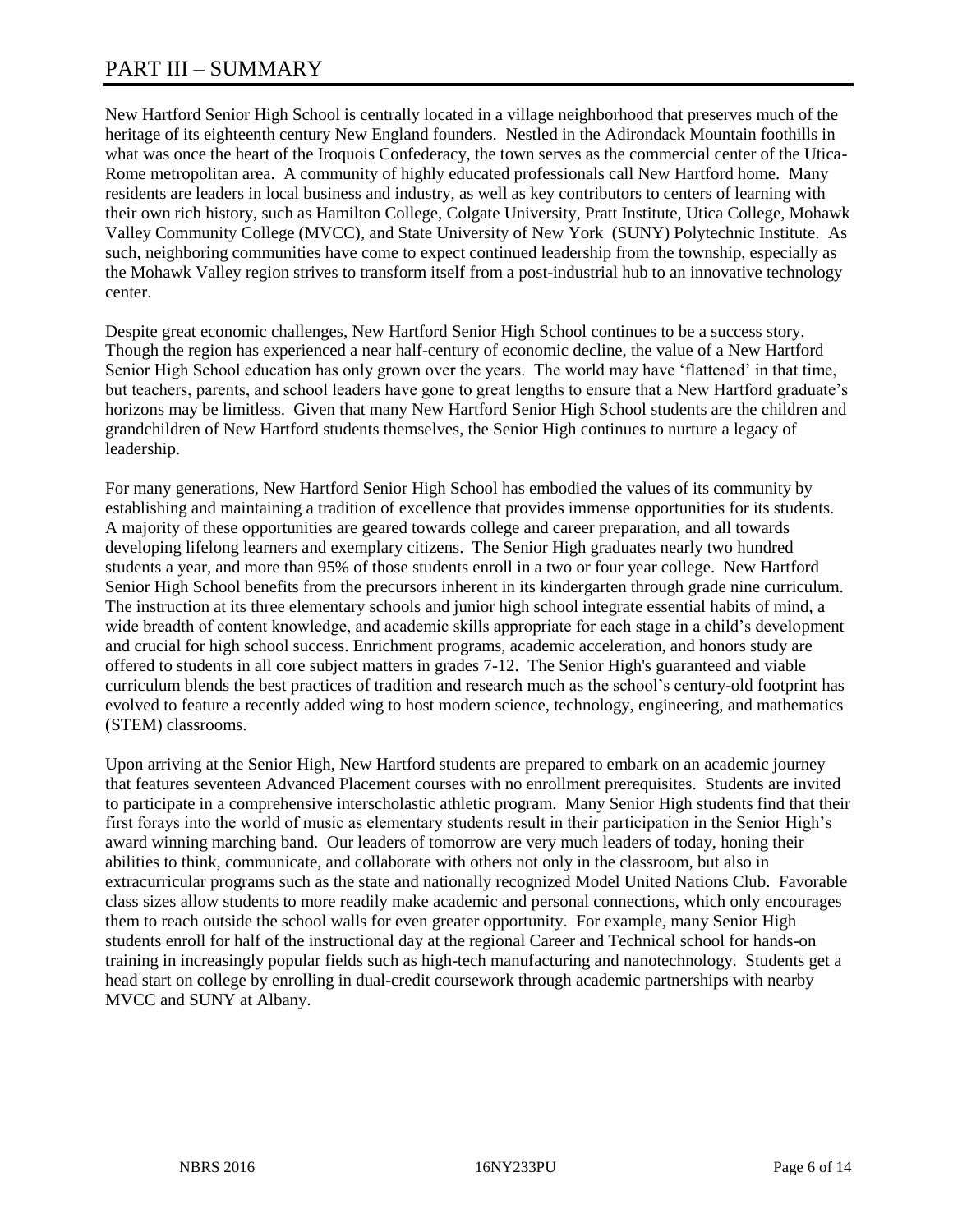The Senior High School supports all students in a personalized way, through its summer school program, academic intervention services, learning support centers, after-school study sessions, and a devoted high school faculty who are recognized leaders throughout the region and state. The faculty share the sensibility that they are all teachers of reading and writing. That esprit de corps especially shines through during each eighty minute instructional period that the Senior High School devotes to all of its core classes, giving teachers time and space to guide students in becoming more proficient in any variety of skills, including twenty-first century learning skills in cloud-based technologies and small group collaboration. A full time social worker, and three full time school counselors guide Senior High School students through the trials and tribulations of teenage life, as well as tending to their immediate academic needs and long term career objectives.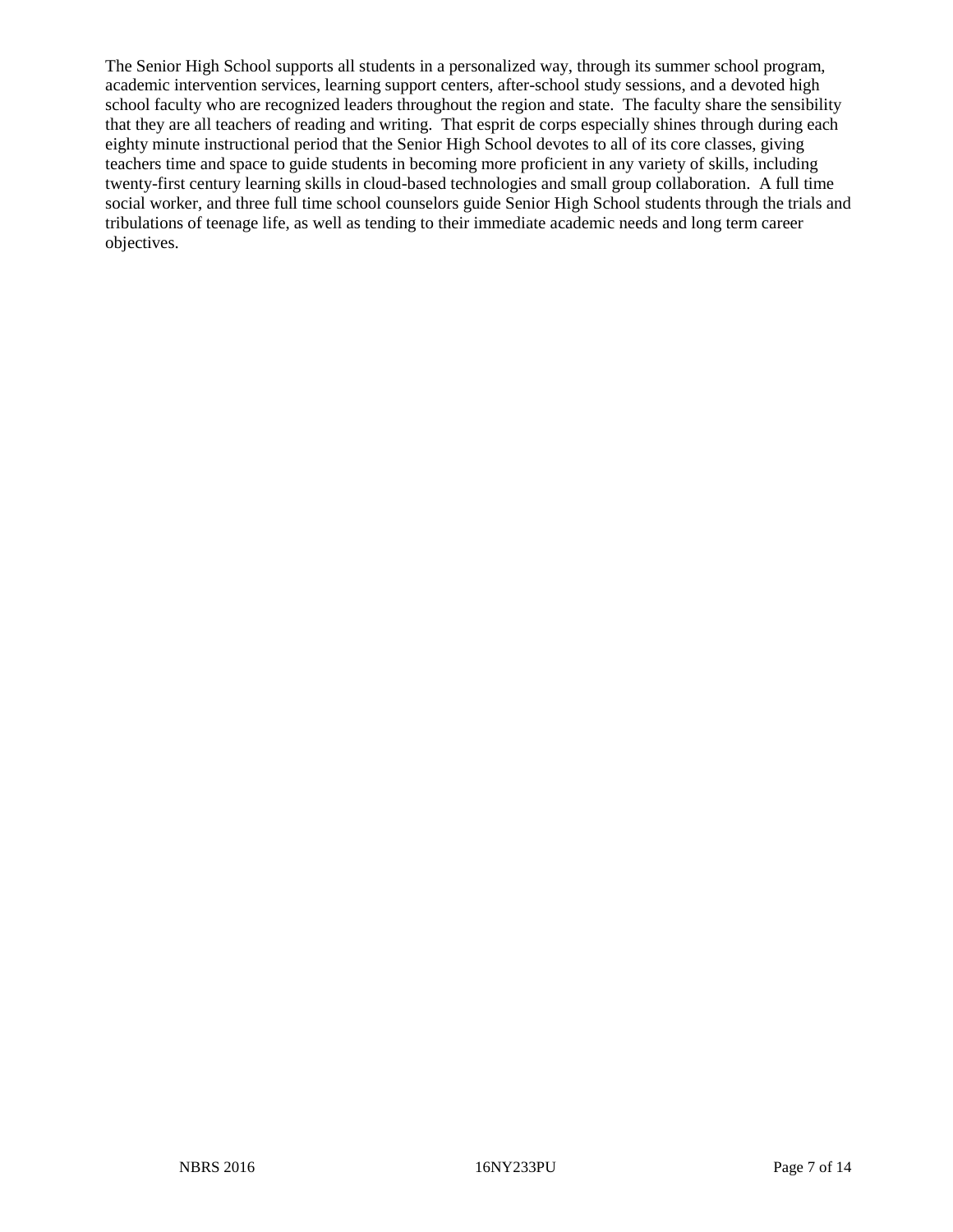# 1. Core Curriculum:

The New Hartford Central School District Framework for Teaching promotes high quality teaching by promoting effective instructional practices. The Framework for Teaching was crafted by District leaders to guide instruction for teachers exclusively at New Hartford. It is one of five locally developed teacher evaluation rubrics approved by the New York State Education Department. This Framework, along with our Effective Communicator writing program, New York State Department of Education mandates, and Common Core Learning Standards, provide the overall basis for Senior High learning standards. They also provide specific guidance for how students acquire foundational skills.

New Hartford Senior High offers the final three years in a four year English Language Arts sequence that includes New York State Regents coursework and Regents Assessments aligned with the Common Core Learning Standards. ELA students study American and English literature, and may choose from ELA courses in journalism, and Advanced Placement English Literature and Advanced Placement English Language and Arts. Mathematics students are required to study algebra and geometry in New York State Regents/Common Core Learning Standards aligned courses, and many New Hartford students go on to study Algebra 2/Trigonometry, Pre-Calculus, and Advanced Placement Statistics, as well as Calculus AB and Calculus BC. Math students also have the option of enrolling in a dual-credit course in introductory statistics through a partnership with MVCC.

Science students begin their coursework in Living Environment, and proceed to advanced coursework in Chemistry, Physics, electives in Anatomy/Physiology as well as the option of enrolling in a number of science AP courses in Biology, Chemistry, Physics I, Physics II, and Environmental Science. Social Studies students are required to study in a two-year Global History and Geography course, as well as coursework in United States History and Government, both of which are assessed by the New York State Regents. Students are also required to study Participation In Government and Economics, and may choose electives in Psychology and Humanitarian Law. Students have many options in Advanced Placement coursework in the social sciences, including European History, United States History, United States Government and Politics, Macroeconomics, and Psychology. If Senior High School students enroll in just four AP courses in social studies, they are well on their way to completing an introductory college sequence in a social science major. Ultimately, instruction in the four core curriculum areas, in which students practice and deepen their understanding of new knowledge, prepares New Hartford students for college and career.

In fact, New Hartford was celebrated in a recent New York State report for being one of only three districts in the region to earn highest marks for college and career readiness, based on student performance on statewide secondary school assessments. Senior High graduates are extremely confident about their higher education prospects. Each year, ninety-five percent or more of Senior High graduates enroll in a two or four year college, ranging from our strong community colleges to major research universities. School leaders continue to monitor the success of Senior High students in college and beyond through regional symposia with recent graduates. In addition, the New Hartford Foundation, an alumni association, provides crucial feedback to help the Senior High shape its future. Most recently, college students have informed high school officials that their training in the core subject areas more than prepared them for college. Their enrollment in New Hartford's many AP offerings prepared students for college level work as well as earning college credit. Alumni suggestions that New Hartford augment its STEM-based offerings has resulted in a significant response from the district. Starting next year, the District will offer AP Computer Programming, thus extending the computer programming sequence beyond the introductory course. Also, the District is training teachers in the latest techniques in cloud-based learning in hopes of preparing New Hartford students for an academe and workplace that rely more and more on personalized, online learning.

Student results on local, state, and College Board assessments shape and inform instruction at New Hartford Senior High. Grades K-12 curriculum committees review each curriculum area through a comprehensive review and alignment cycle. While this cycle renews every several years, teachers and administrators meet each semester to analyze common benchmark assessment results in order to immediately inform instruction.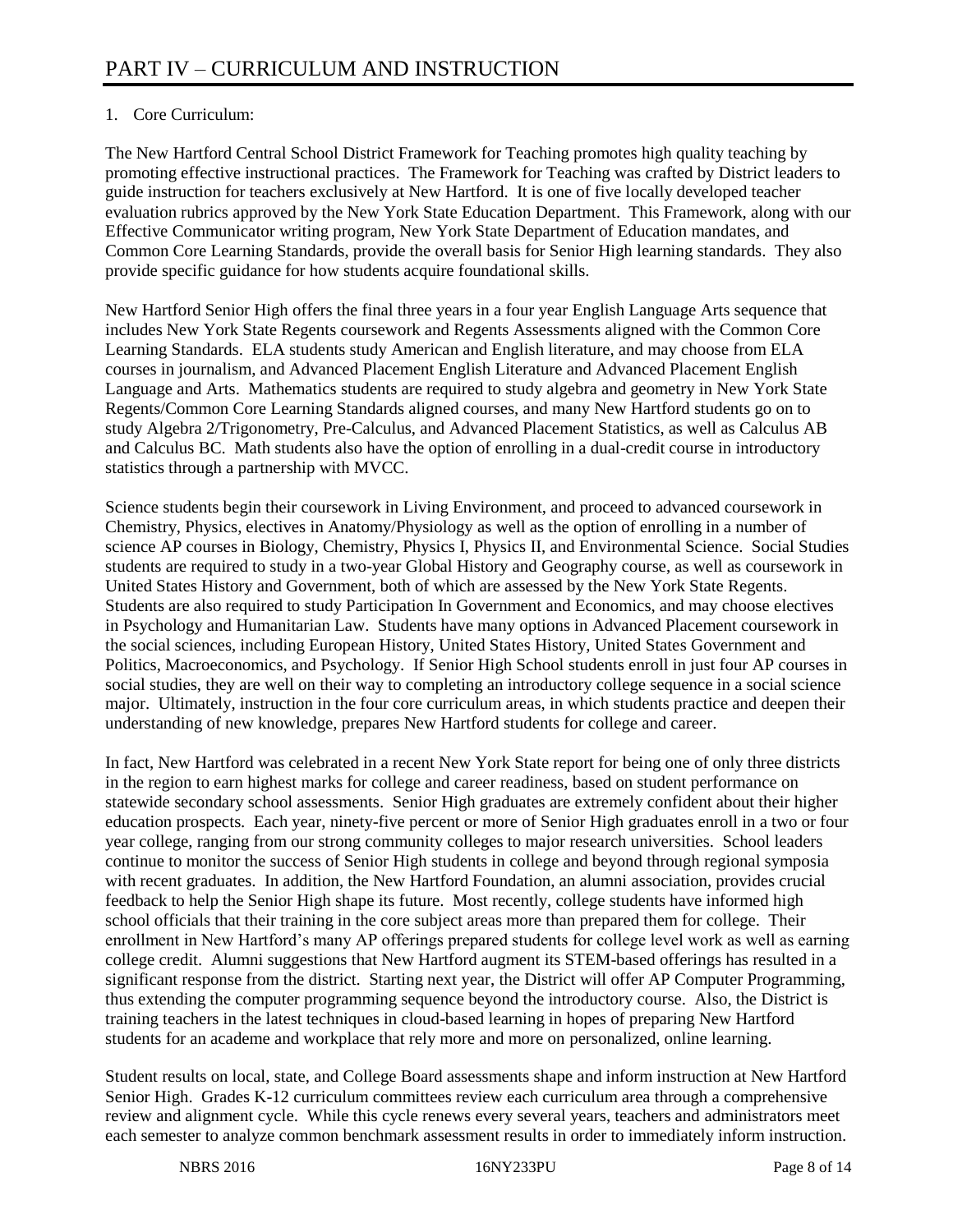Overall, through decades of hard work, New Hartford Senior High offers what educational researchers have long hoped for: a guaranteed and viable curriculum for all students.

# 2. Other Curriculum Areas:

New Hartford Senior High prides itself on teaching the whole student, providing for a student's physical and social well-being in ways that our core curriculum may not. Part of promoting a New Hartford student's well being is to provide him or her with significant coursework to open new opportunities for lifelong, 21st century learning and wellness.

The Senior High maintains a robust World Languages department that offers instruction in Latin, French, and Spanish. Senior High students may also participate in a Mandarin Chinese language and culture program. This class, conducted at the Senior High is broadcast across the region as part of a state-wide Mandarin learning consortium.

New Hartford Senior High physical education and health instructors were employing data-shaped instructional methods long before the trend became popular. For years, physical education and health education instructors applied the latest health research in designing and implementing lesson plans. Instruction during physical education allows students to determine and achieve their own fitness goals. Students are taught safe methods of resistance training and are challenged by personalized metabolic workouts. Such instruction helps students attain the ideal of a strong mind and strong body while establishing a foundation of physical fitness to last a lifetime.

Throughout their New Hartford education, students become keenly aware of the relationship that creativity plays in constructing new knowledge, greater opportunities, and solutions to societal challenges. The Senior High School provides art and music instruction at a time in a child's life when he or she is perhaps most ambitiously creative. Coursework in the creative arts, music, and drama form a basis. Many students go on to explore their artistic interests as a Marching Spartan in the high school marching band and color guard. Senior high students contribute at every level to the production of stage musicals as members of the high school performing arts company, Masque. Thus, New Hartford Senior High students contribute greatly to an overall tenor of artistic exploration and endeavor, which has led the National Association of Music Merchants (NAMM) Foundation to applaud the district as one of the "Best Communities for Music Education."

New Hartford Senior High considers itself a catalyst and driver of technological innovation. It hopes to do so by providing students preparation for college level work in STEM fields as well as help earn New Hartford students college credit in math and engineering programs. All of the Senior High's STEM classes emphasize twenty-first century learning skills that leverage cloud-based technologies for academic research and publication. One of the advantages in implementing these strategies was the District's early adoption of Google Apps for Education. With Google's consent, such early adoption qualified the district to brand the software "Spartan Apps," in honor of the school mascot. Senior High engineering students have the opportunity to enroll in several AP courses offered in math and science. Many choose to enroll in a sequence of courses offered by the national high school engineering program Project Lead The Way (PLTW). Students are introduced to the essentials of manufacturing and design, as well as computer programming. In addition, students earn college credits along the way through PLTW's partnership with Rochester Institute of Technology. To underwrite all of this, the district recently completed a multi-million dollar capital improvement project that invested tens of thousands of dollars in technology equipment, as well as a new STEM wing to the Senior High to host all STEM related classes.

3. Instructional Methods and Interventions:

Instruction at New Hartford Senior High School is guided by our Framework For Teaching, as well as a number of proven academic intervention programs. The Framework for Teaching addresses all of the eight New York State Teaching Standards, and is the fruit of generations of instructional best practice. Over the years, the District has relied on a the work of a number of noted educational researchers. As such, our Framework for Teaching takes special care to integrate instructional best practice based on the work of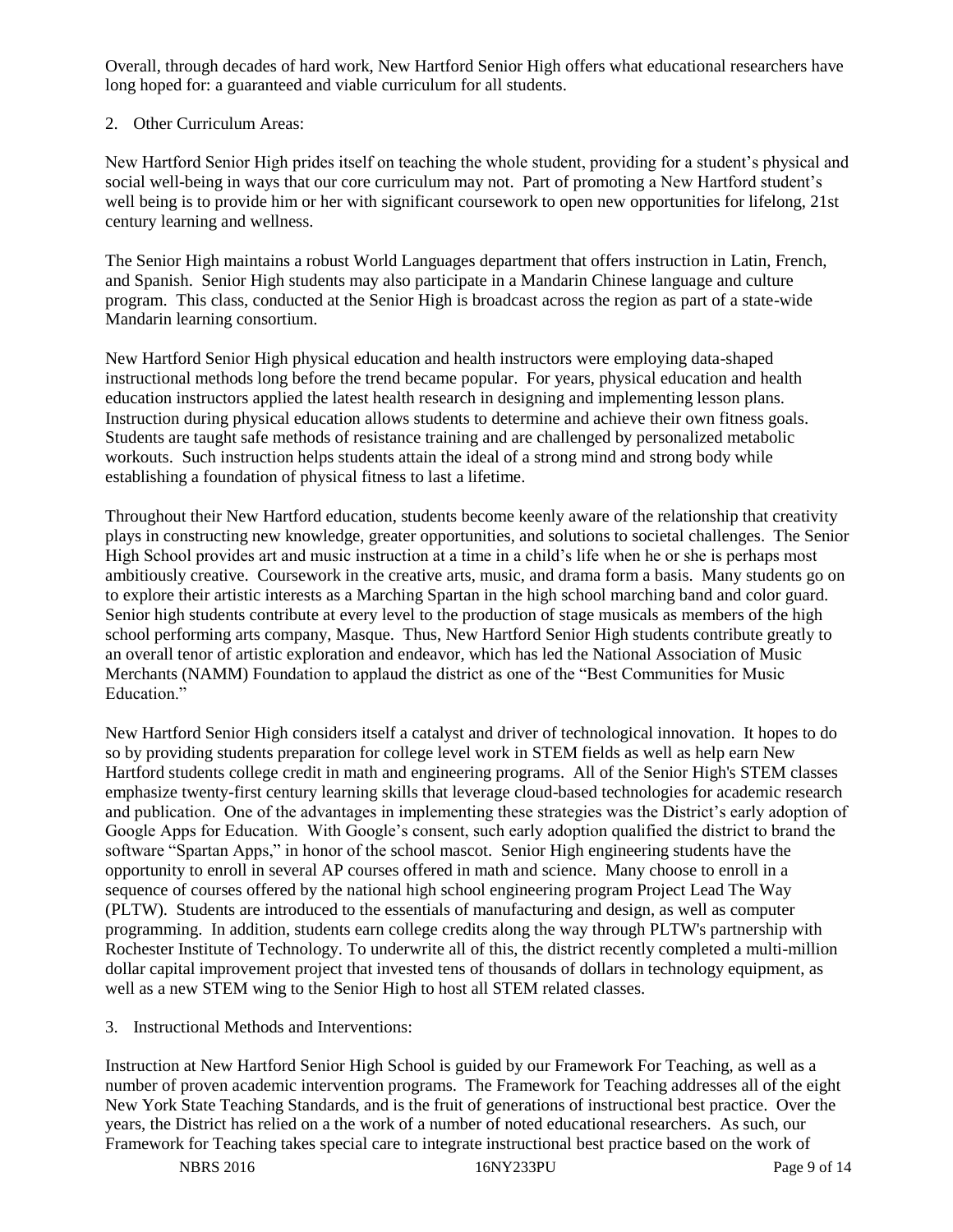Robert Marzano, David Sousa, Cris Tovani, Doug Lemov, Carol Ann Tomlinson, and Grant Wiggins. With the Framework for Teaching as a foundation, high school teachers are able to leverage the district's Curriculum Alignment Process (CAP) to developed data-shaped action plans for every passing year of instruction, creating a viable, guaranteed curriculum for high school students. Through CAP, teacher teams are able to evaluate student achievement on common benchmark assessments and hone future instruction in the Senior High's core courses.

The Senior High has found great success in preparatory coursework in mathematics and sciences. An aspect of our school culture, high school students are encouraged to challenge themselves by taking on increasingly demanding coursework. Thus, prep courses in Calculus and Biology topics have allowed many students greater access to college level coursework that will better prepare them for the rigors of college and career.

The humanities at the Senior High School embrace the latest in communications technology, such as Google Apps for Education, but continue to benefit from instructional methods that have proven effective for generations. English classes are guided by the O'Dell Education model for a structured approach to literacy. Thus, ELA students are trained to read closely and critically, make evidence-based claims in their oral and written reports, and conduct research to yield a depth of knowledge on a range of topics. Senior High students learn to defend their claims in research essays and during Socrative seminars.

Senior High students benefit from the use of STAR testing, an adaptive computer assessment, to monitor the progress of students that have been identified in need of academic intervention services. The Senior High offers both a 15:1 student-teacher and 12:1:1 student-teacher-teacher's assistant classroom setting when most appropriate for high school students. Senior High administrators host weekly screening meetings with counselors, as well as social and health care professionals, to consistently monitor risks that may interrupt student learning.

4. Assessment for Instruction and Learning and Sharing Assessment Results:

New Hartford Senior High School utilizes a number of benchmark assessments to shape instruction and employs specific protocols to share assessment results with various stakeholders. Both New York State Regents and Advanced Placement exams form the basis of data from which teachers may acquire the best information to evaluate present instructional methods and propose instructional changes for coursework in the future. STAR testing is the Senior High's primary tool to monitor the progress of students identified with special needs. Senior High teachers attend periodic data evaluation meetings with the Senior High Principal, as well as the District's Instructional Support Specialist. Though all student data may not require immediate action, this periodic evaluation serves an important purpose to setting the agenda for CAP conducted by high school teacher teams each year to inform and refine instruction for the coming year.

Both students, teachers, parents, and community members have an interest in student achievement at the Senior High. The District utilizes a parent-student information portal on available on a student information system so that families may monitor academic progress throughout the year. The parent-student portal has proved to be an effective supplement to the traditional student report cards issued four times a year at the end of each instructional term. While the public at large may not require daily or weekly updates on high school student achievement, the District publishes a number of achievement updates. These updates arrive in the form of direct-mail newsletters and as features on the school website. Public correspondence details student achievement on Regents and AP test scores for any given year. Readers will also find that exam scores are placed in a greater context, allowing the public to see how New Hartford student achievement compares to student achievement across New York State, in the case of Regents exams, or across the country, given the plethora of Advanced Placement tests administered at the Senior High.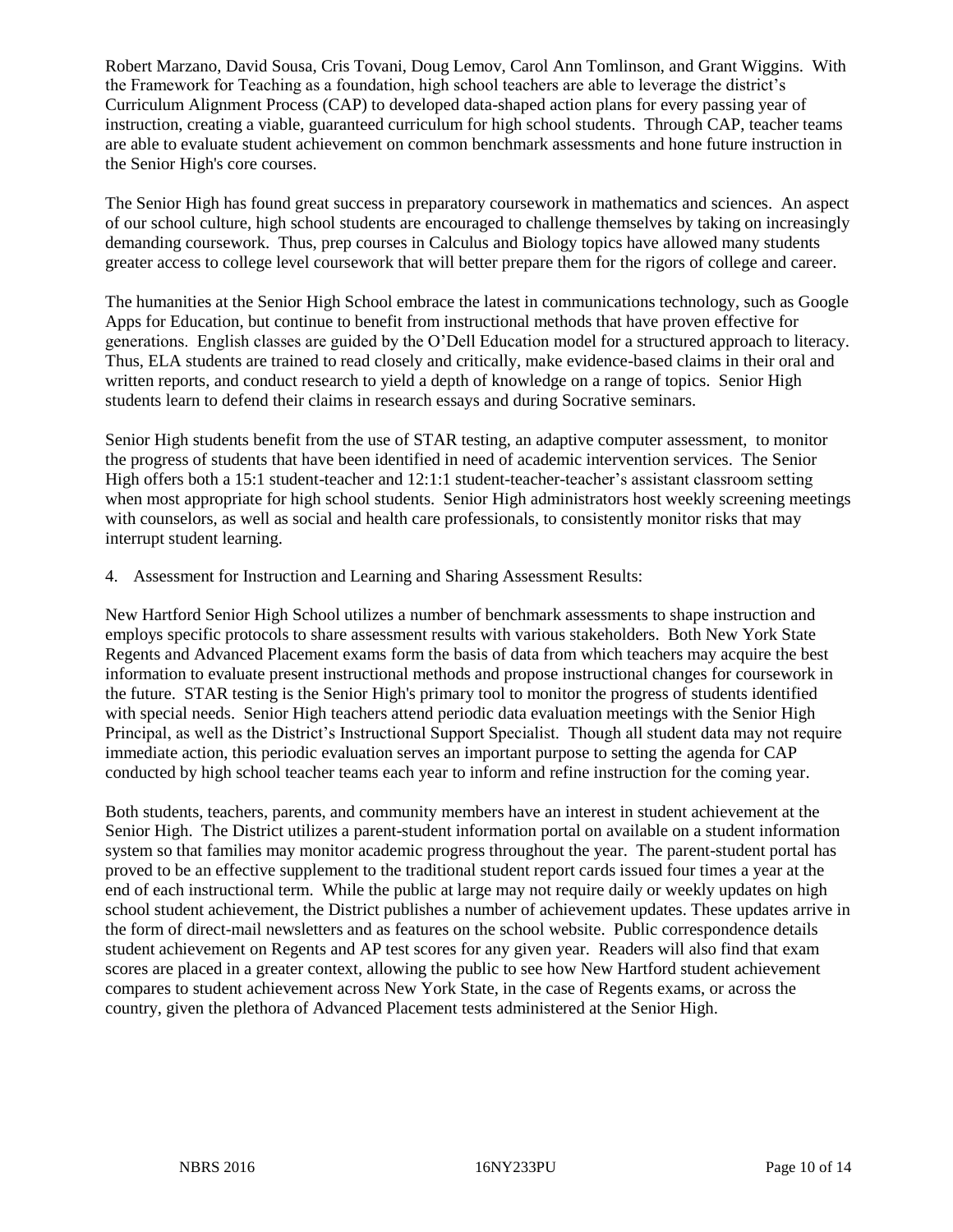# 1. School Climate/Culture:

The culture of New Hartford Senior High School is shaped namely by its students and faculty, its administrators and alumni, all of whom nurture an atmosphere that is inspiring and empowering. A reverence for the past mingles with an enthusiastic preparation for future challenges. Passing through the main school entrance, plaques commemorating the careers of devoted teachers, high school jerseys of noted alumni athletes, and banners celebrating accomplishments in the arts reinforce a tradition of accomplishment and leadership. Portraits of pivotal school leaders that hang throughout campus urge members of the school community to contemplate a career devoted to excellence in education.

When traveling through the school corridors, one is propelled by a continual array of student artwork. Each work contains inspirational quotes and evocative imagery that students have gleaned from their study of great thinkers, scientists, writers, and artists. The Senior High has built sturdy institutions, such as its AP European History program, cited by the College Board as one of the best programs of its kind. It also supports student activity groups such as Students for Justice and Equality to help students take informed action in addressing the greatest social issues of the day, such as accepting social diversity and leveling the global economic playing field.

The Senior High campus is an integral part of town life. An open-lunch policy allows all Senior High School students to frequent local eateries and businesses, creating a college-town ambiance mid-day and as classes adjourn. The James Meyer Performing Arts Complex is one of the main centers for town cultural life, offering a state-of-the art venue for student and community performances, guest lecturers and public discourse.

Thus, Senior High students are continually engaged and motivated throughout the year, called to shape their best selves, to discover what Abraham Lincoln called "the better angels of our nature." Faculty mentors, three high school guidance counselors, and a full time social worker guide students in this journey. With each passing year, student achievement in academics, the arts, and athletics continue to shine, surpassing the accomplishments of previous generations of New Hartford Spartans.

Excellence in teaching is at the heart of the Senior High School. The District's exclusive, self-published New Hartford Framework for Teaching provides an informative basis for effective instructional practices. Now in its second edition, the Framework is the culmination of decades of best-practice coupled with the latest educational research. It provides a common language of instruction for teachers and learners to develop every episode of learning.

2. Engaging Families and Community:

Held each autumn, Senior High Curriculum Night provides families and teachers a special evening to set expectations and devise strategies to meet their academic goals. A clear factor in a student's academic success in New Hartford is the support students get from home. A student's academic journey in any given year is in many ways an ongoing conversation between teachers, students, and caregivers. Parents discover what a Senior High teacher does to create a safe and supportive learning environment and to help students practice and deepen their understanding of new knowledge. Students learn how to set reasonable and achievable expectations for their learning. Teachers see the evening as another benchmark in their continuous mission of professional growth.

Throughout the year, student success is underwritten by the vital and ongoing partnership with the Parent-Teacher-Student Association (PTSA) and the New Hartford School Foundation. The PTSA sponsors a number of events throughout the year that cultivate an atmosphere of collegiality and academic accomplishment. The organization is a main driver behind the Homecoming Pep Rally and Winter Semi-Formal Dance. The PTSA hosts a reception for Senior Recognition Night, a special evening during which the entire community celebrates the various accomplishments of its graduating students. The Senior High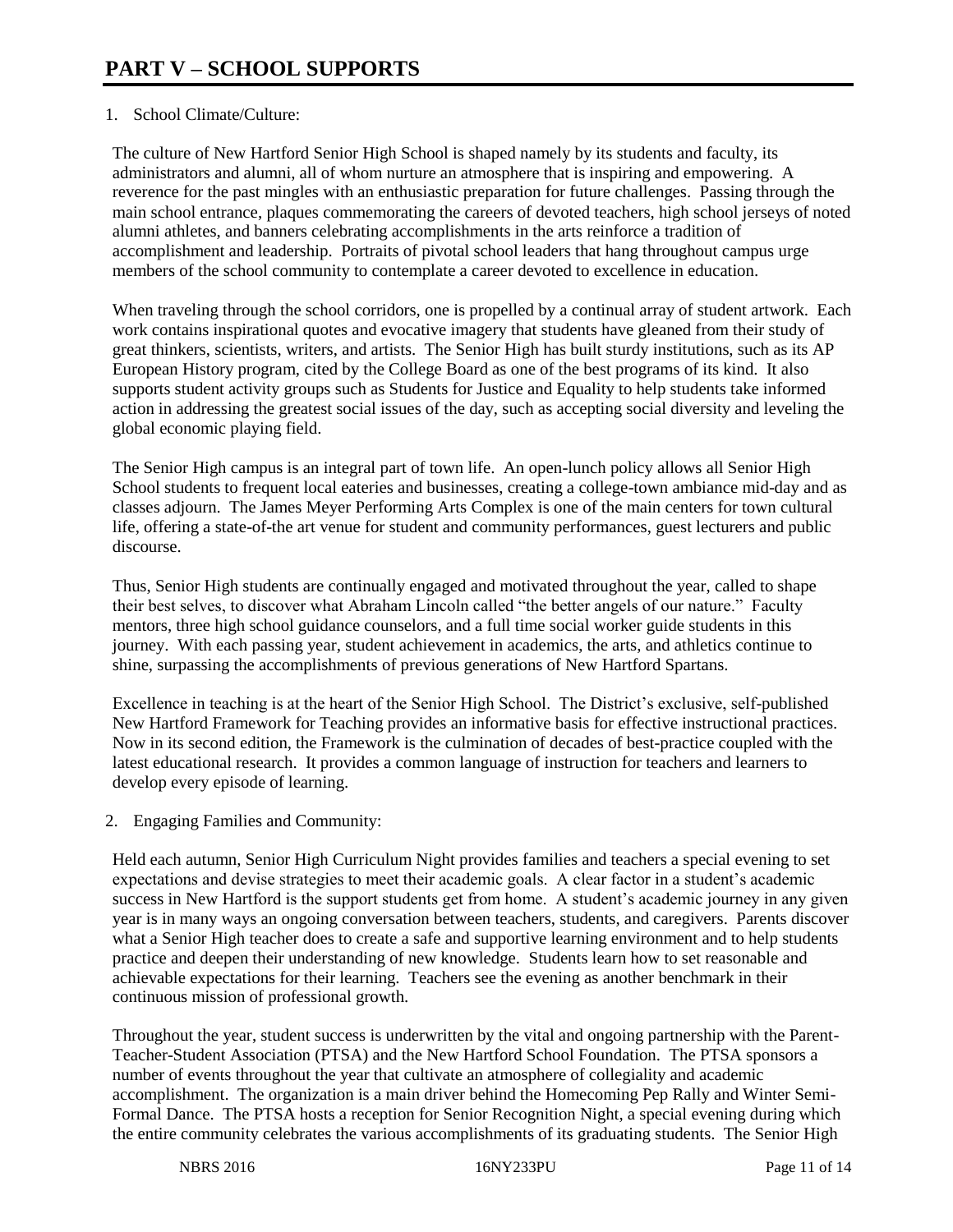relies on the PTSA's support in bringing to the District noted presenters such as safe driving advocate Jacy Good and youth development, parenting expert Dr. Debbie Gilboa. Each year, the Senior High faculty looks forward to the generosity and hospitality of the PTSA during Staff Appreciation Week. In addition, the entire Senior High community benefits from the dedication and care that members of the PTSA devote to the National Parent Teacher Association (PTA) Reflections Program that each year encourages students to express themselves in the arts and humanities within a new theme.

The New Hartford School Foundation is a coalition of alumni, teachers, parents, and school leaders that broadens opportunities in all aspects of the Senior High experience. It helps purchase the latest in educational technology to promote 21st century learning skills and technology proficiency in every classroom. Its gift of a concert grand piano to the James A. Meyer Community Performing Arts Complex has provided an essential performance element in the arts. The Foundation has been instrumental in athletics, particularly with facilitating the gift of an interactive scoreboard at the Senior High's Don Edick Stadium, named for a legendary New Hartford teacher and coach. The group oversees academic scholarships, such as the John Lloyd Memorial Fund, named in honor of a former student. Not least, teachers are eligible for New Hartford Foundation grants, that most recently have resulted in the purchase of Lumens document cameras for the classroom.

## 3. Professional Development:

A hallmark of New Hartford is high-quality, coordinated professional development that is customized to teachers' and the District's needs. Workshop content is directly tied to state and local initiatives and aligns with the District's overall strategic plan to ensure that all students reach or exceed New York State learning standards. Teachers study best practices, reflect on their current practice, collaborate with colleagues, and share and gain expertise. This results in increased learning and excellent results for students. A renewing cycle of reflection, collaboration, revision and implementation is a cornerstone of the District's professional development.

The professional development continuum for teachers and administrators begins with the New Teacher Induction Program. This district-created program addresses the needs of teachers who are new to the district. Teachers and administrators are paired with experienced mentors and participate in a multi-year program based on the New Hartford Framework for Teaching.

Professional development is ongoing and offered in three broad categories: implementing best practice in instruction, using results to improve instruction, and addressing individual needs of students. Teachers participate in professional book studies, face-to-face workshops, locally developed online courses, and professional learning communities. For example, teachers who joined professional book studies of Carol Dweck's book, Mindset, have helped students develop growth mindsets and positive attitudes about challenging experiences. Teachers in face-to-face workshops learned the powerful instructional techniques in Doug Lemov's book, Teach Like a Champion. These teachers now use these techniques to check students' understanding and engage all students in learning. Working as professional learning teams, math and English teachers created instructional units aligned with Common Core Standards. Online workshops are provided, allowing all teachers to participate and thus expanding the positive impact on students.

One initiative that had tremendous positive impact on students focused on literacy instruction in all content areas. All Senior High teachers worked directly with literacy expert, Cris Tovani, learning why they need to teach students how to read their content and how to teach them to read it. The impact of this experience was profound. It is now commonplace for Senior High students to read from science and math journals, primary sources, technical manuals, maps, charts, newspapers, and online media. As a result, graduates report that they are well prepared for the expectations of college and career.

Because of its commitment to professional development, New Hartford fulfills its mission to have a highly effective teacher in every classroom.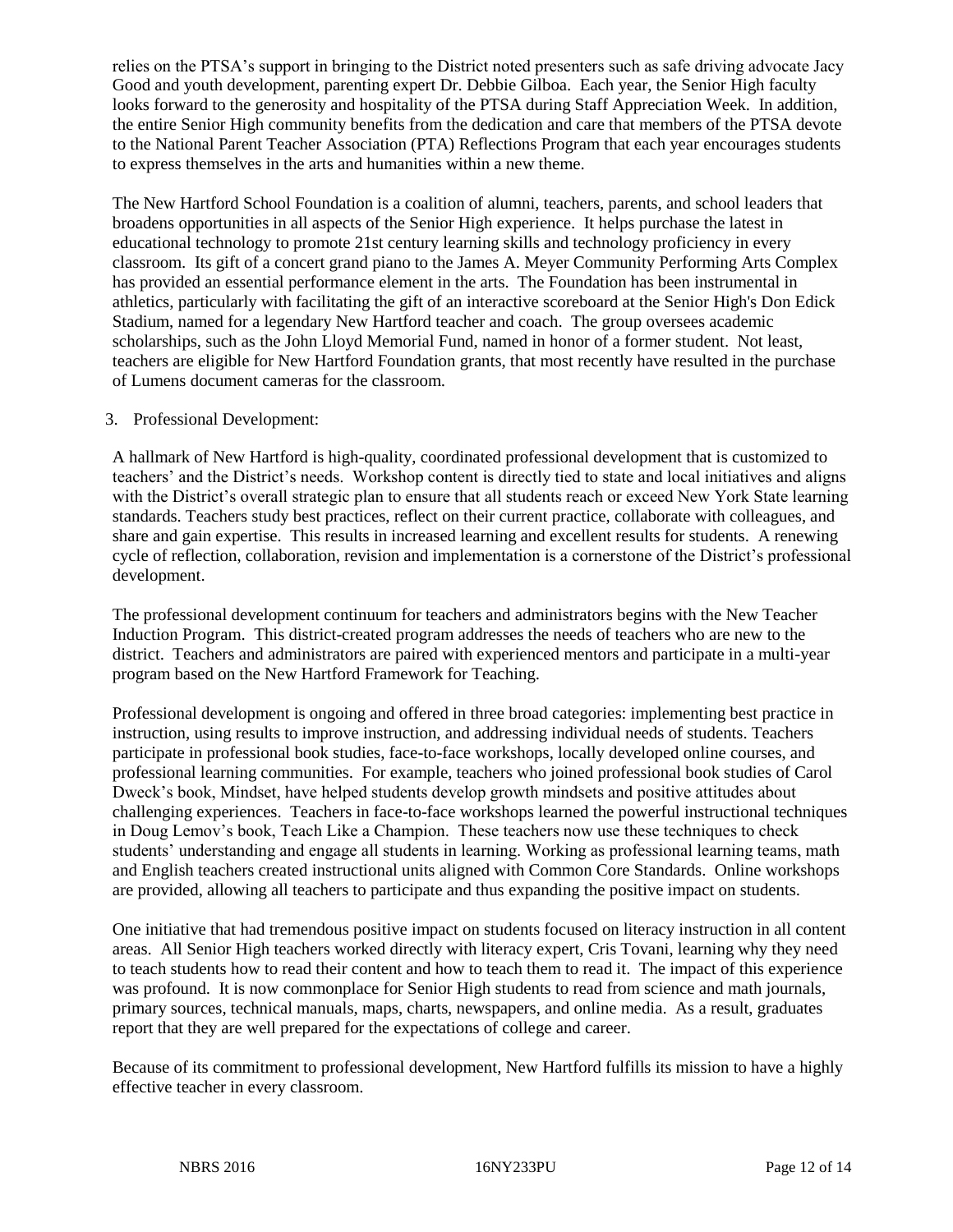## 4. School Leadership:

Essentially, every person at New Hartford Senior High, along with the entire school community, is part of our leadership structure, because each individual plays a role in the District's mission. That mission is "to ensure a stimulating educational environment where everyone can learn, can succeed, and is valued." Our mission further states that "we will enable all students to acquire the knowledge, skills and attitudes needed to be lifelong learners and productive members of a changing society." This is a shared responsibility of all stakeholders, ranging from the two hundred Senior High sophomores to the seven Board of Education members. The District Superintendent, alongside two Assistant Superintendents for both curriculum and business affairs, guide the school community towards realizing its commitment to ensure an effective teacher in every classroom. The Senior High Principal, with the careful assistance of the Dean of Students, ensures that the District's overall mission becomes a core vision for Senior High students. That vision is to graduate students who are well prepared to succeed in a rapidly changing world. New Hartford Senior High graduates must understand and be able to apply the essential skills and concepts they have learned in their content area courses. Equally important, they must develop and demonstrate the attitudes and abilities necessary for lifelong learning: the ability to think, communicate, collaborate with others and direct their own learning. Simply stated, they must know how to use their minds well. These goals will be achieved by ensuring that all students earn a Regents Diploma and by requiring all students to demonstrate proficiency in the District's performance standards. Senior High leaders take on the mantle of leadership throughout the region and across New York State. Many Senior High faculty members present at regional and state conferences on best practices in curriculum and instruction. New Hartford Central School has boasted seven National Board Certified Teachers, with six teaching at the secondary level. In addition, four Senior High School teachers have earned the latest high distinction for instruction in math and science: New York State Master Teacher. Our locally developed New Teacher Induction Program was showcased at the New York School Boards Association State Conference. The District's Effective Communicator program, that ensures writing instruction and assessment in all content areas, has been shared and implemented in more than thirty schools across New York State, and has had great success at the Senior High level. Ultimately, school leadership is codified in the New Hartford School District Framework for Teaching. This framework embodies decades of educational best practice, and is a cornerstone of the District's Annual Performance and Professional Review Plan (APPR).